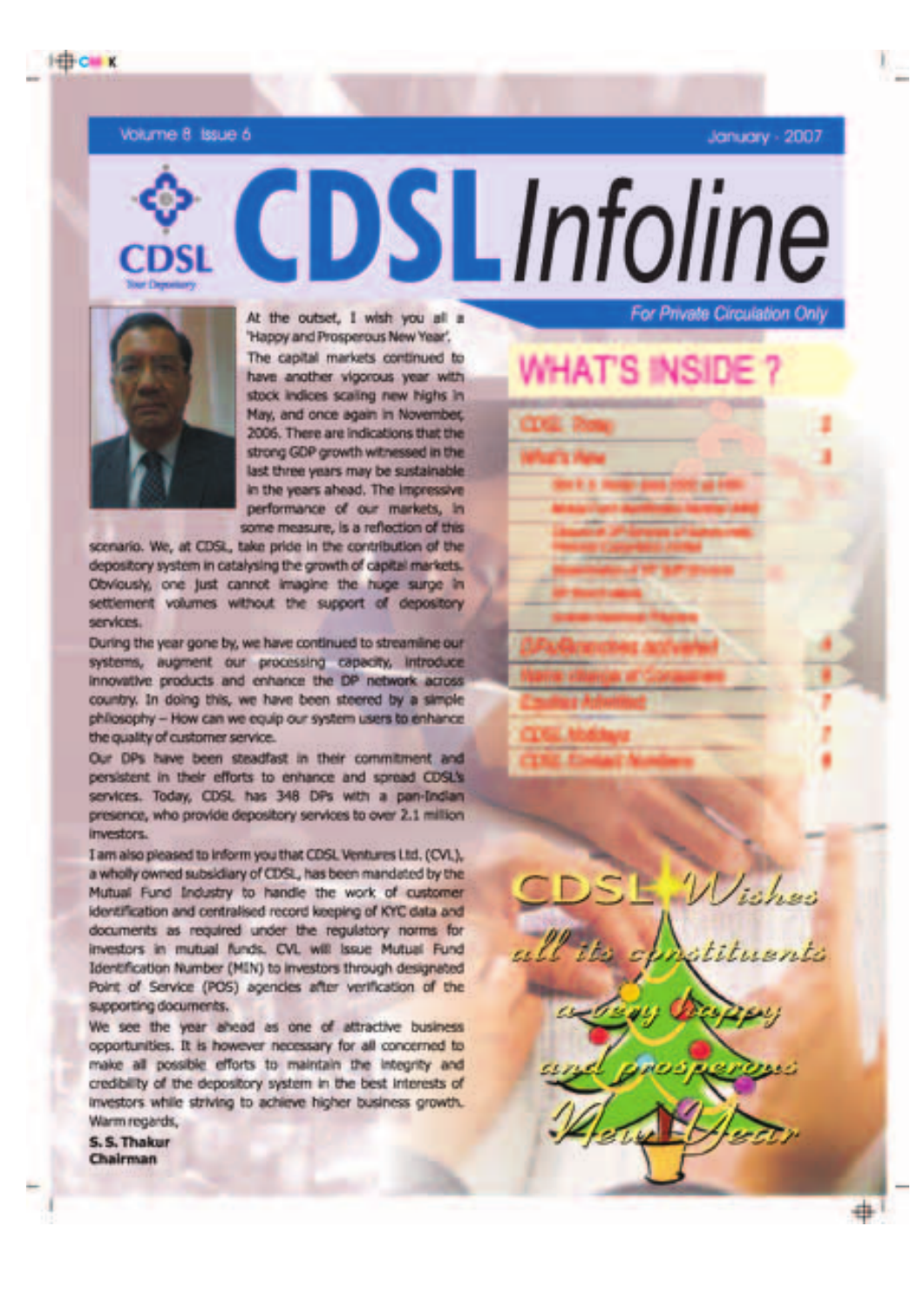# CDSL TODAY



## Depository Participants

As on December 15, 2006, CDSL has 348 DPs offering live DP services from 613 locations in 121 cities/towns across the country.

#### 2500 Admitted 22098 20000 **Irities** 15000 umher of Seci 1171 8901 8085 10000 5000  $\overline{2002}$ 2003 2004 2005 2006

# Securities Dematerialised

During the last 12 months, the volume and value of securities under custody have increased by 16% and 46% respectively.

## Beneficial Owners

During the last 12 months, the number of active BO accounts with CDSL has increased by 71% from 12.47 lakh on December 15, 2005 to 21.37 lakh on December 15, 2006.



## Securities Admitted

As on December 15, 2006, CDSL has admitted 22098 securities of which 5055 are equity, 4319 are debt instruments and 12724 are other securities, which include Government Securities, Commercial Papers, Certificates of Deposit and Units of Mutual Funds.

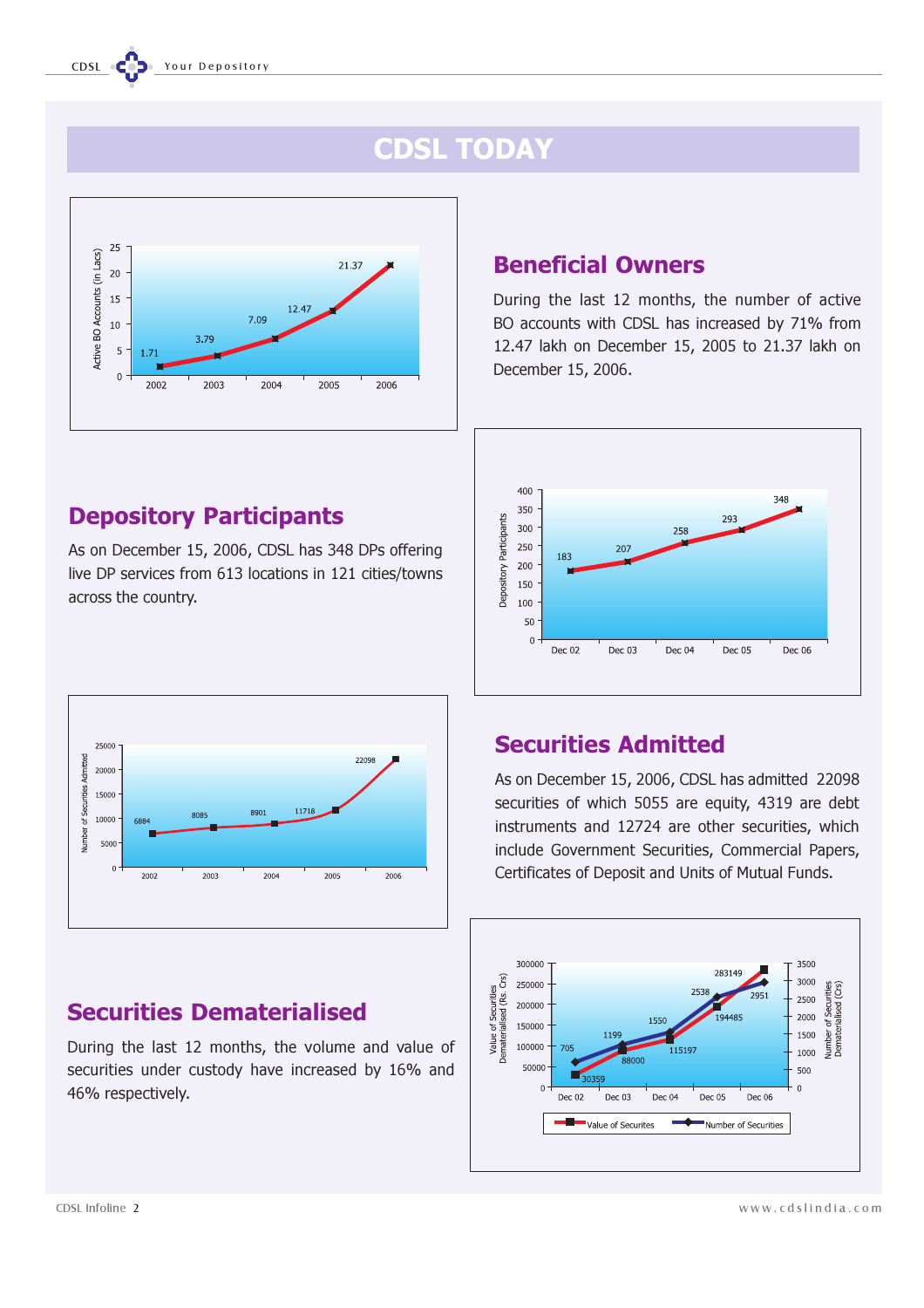## What's New ?

## Shri P S Reddy Joins CDSL as COO

Shri P.S.Reddy has taken over as the Chief Operating Officer of CDSL from November 8, 2006. Shri Reddy brings to the office, and to the 'demat' world, a reservoir of securities market-related experience. He has served with considerable distinction with the Bombay Stock Exchange Limited (BSE) during the last 19 years. Shri Reddy's tenure with BSE, saw him engaged in a diverse array of functions, including surveillance, investor grievances, listing and secondary market operations. Shri.P.S.Reddy will look after day-to-day operations, risk management, administration and compliance functions at CDSL.

## Mutual Fund Identification Number (MIN)

CDSL Ventures Limited (CVL), a wholly owned subsidiary of CDSL, has been appointed by the Mutual Fund industry to handle the work of "Customer Profiling and Record Keeping" for Mutual Fund investors.

In order to obtain a MIN, an investor has to submit his proof of address and proof of identity along with the MIN application form to the Point of Service of CVL. CVL will then issue a Mutual Fund Identification Number (MIN) to the investor, who complies with the 'Know Your Customer' (KYC) norms.

Initially the MIN will be restricted to investments in excess of Rs.50,000/-. The benefits of MIN to investors are:

- 1. One MIN across all mutual funds, thereby, preventing duplication of the KYC process with each mutual fund, where a fresh investment is being made.
- 2. Change of address or other details can be effected across all mutual funds by making the necessary modifications with CVL.
- 3. A simplified application form for investment in mutual funds.

## PMLA Seminars

The provisions of the Prevention of Money Laundering Act, 2002 (PMLA) mandates the appointment of a Principal Officer for DP operations. With a view to highlight the obligations of DPs and the role of their Principal Officer arising out of the PMLA, CDSL recently conducted a series of seminars for DPs at Mumbai, Delhi, Hyderabad, Chennai, Kolkata, Jaipur & Ahmedabad. During these seminars, DPs were informed of the role of the Principal Officer and the process to report suspicious transactions to the Financial Intelligence Unit. The Seminar also covered various compliance requirements and other areas of compliance to be monitored by the DP during day-to-day operations.

## Closure of DP Services of Sahara India Financial Corporation Limited

Sahara India Financial Corporation Limited, a DP of CDSL, has closed down its DP operations with effect from Wednesday, December 13, 2006. Investors are advised to take note of the same. Queries, if any, may be addressed to CDSL Helpdesk on telephone no. (022) 2272-3333 (extn. 8624, 8639, 8662, 8663).

### Dissemination of DP Tariff Structure

In order to facilitate comparison of DP tariff / charges structure, SEBI vide their circular no. MRD/Dep/Cir-20/06 dated December 11, 2006 has directed that all DPs must submit their tariff / charges structure to CDSL latest by  $30<sup>th</sup>$  April every year and also inform CDSL about changes in the tariff / charges structure as and when they are effected.

This information will be disseminated on CDSL's website, which would enable investors to make a comparative analysis of the tariff / charges structure of various DPs thus enabling them to take an informed decision with regard to availing the services of a particular DP.

## DP Branch Meets

During November - December 2006, certain DPs in association with CDSL conducted a series of investor awareness programmes for their customers and officials. These programmes helped in educating the investors on demat and the precautions to be taken while handling their accounts. Furthermore, branch officials of the DPs were updated on various operational issues and compliance requirements. DPs interested in holding such meets should contact Mr. Sunil Alvares or their respective relationship managers on telephone number 022-6634 1857.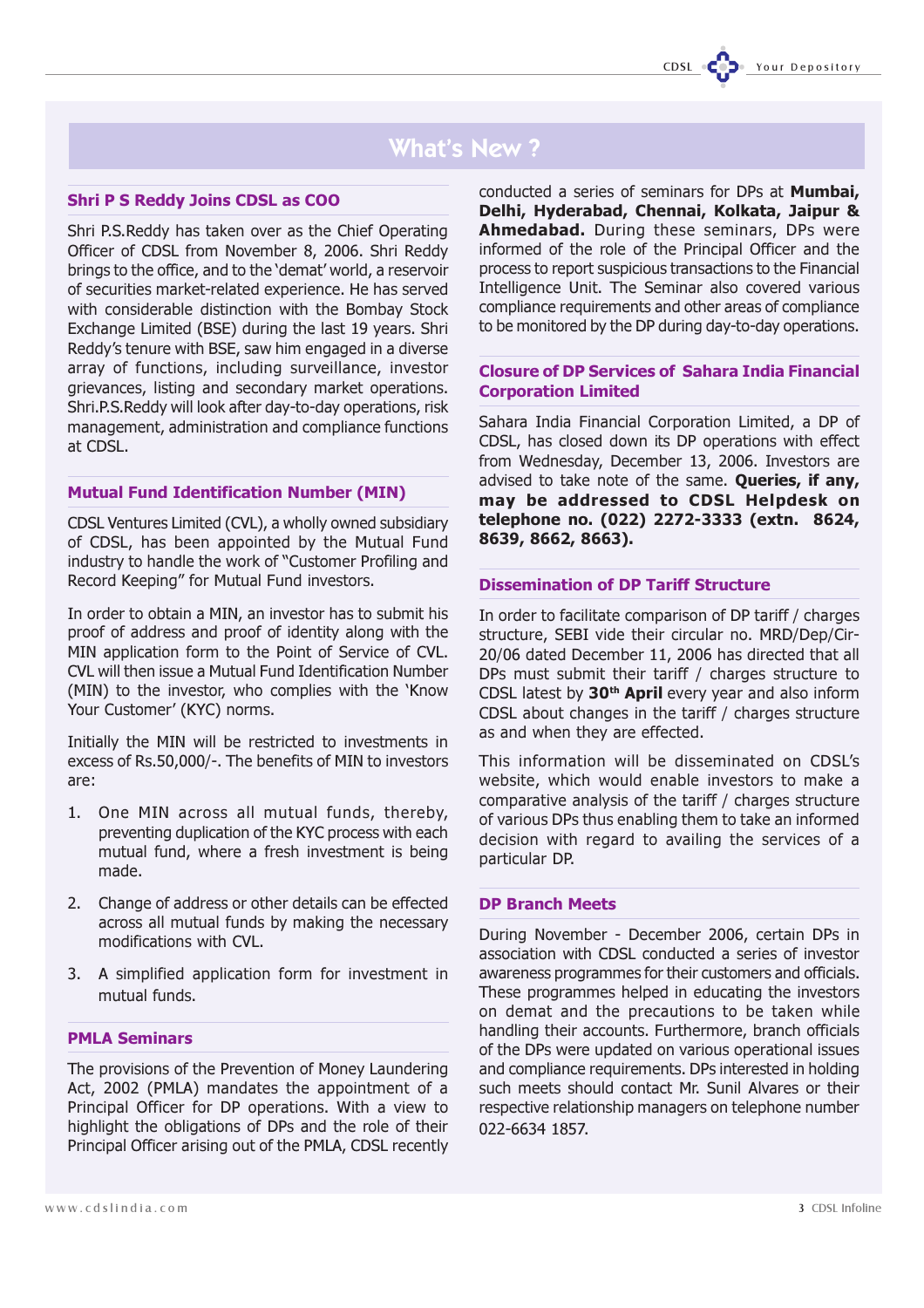#### Investor Awareness Programs

CDSL in association with Loksatta, a popular Marathi daily, in Mumbai and Maharashtra held an investor Awareness Program at The Ravindra Natya Mandir, Dadar, Mumbai on December 17, 2006. Mr. Chandrashekhar Thakur, Manager, CDSL, apart from explaining the various features and benefits of 'Demat' also explained and fielded questions from investors, on various other topics like IPOs and on-line trading. The program received overwhelming response and over 1100 investors attended the same. CDSL proposes to hold more such programs in the near future.



## DPs / Branches activated in CDSL during April – December 2006

#### DP ID: 46700 Adroit Financial Services Pvt. Ltd.

1 & 2, Saini Enclave Delhi - 110092 Tel: 011-22374944/9945 Fax: 011-22376011/4031 Email: adroit\_financial@yahoo.com

### DP ID: 45700

Ajcon Global Services Ltd. 101, Samarth, Lt.P N Kotnis Road, Mahim (West) Mumbai - 400016 Tel: 022-24460335 Fax: 022-24460339 Email: ajcon@ajcon.net

### DP ID: 47500 Ambit Capital Private Limited

Ambit RSM House, 449, Senapati Bapat Marg Lower Parel Mumbai - 400013 Tel: 022-30433000 Fax: 022-30433100 Email: geninfo@ambitcapital.com

#### DP ID: 45800 Bhumika Consultancy Private Limited

Saraswati Super Market Opp. Old Gunj Bazar Near State Bank of India Palanpur - 385001 Tel: 02742-254155/253206/254703 Fax: 02742-260802 Email: bhumika2211@yahoo.co.in

## DP ID: 46300

BMA Stock Broking Private Limited Millenium City (IT Park) Tower-II,8th Floor DN-62,Sector-V,Salt Lake Kolkata - 700091 Tel: 033-40061920 Fax: 033-23675230 Email: dp@bmastock.com

#### DP ID: 47300 Citigroup Wealth Advisors India Private Limited 2nd Floor,Infinity Towers

A' wing,Mindspace,Link Road Malad West, Mumbai - 400064 Tel: 022-66408460 Fax: 022-66112610 Email: nilesh.joshi@citigroup.com

## DP ID: 44000

Concept Securities Private Limited 401, Empire State Building, Near Udhna Darwaja, Ring Road, Surat - 395002 Tel: 0261-2363871-75, 3013333-35 Fax: 0261-2363911 Email: concept@iqara.net

#### DP ID: 47400 Crosseas Capital Services Private Limited 208, Veena Chambers 21, Dalal Street Fort, Mumbai - 400001

Tel: 022-66359533 Fax: 022-22677322 Email: mail@crosseascapital.com

#### DP ID: 45500 DDAV Securities Pvt. Ltd.

Marathon Innova, B - Wing, 1st Floor, Marathon Next Gen Complex, Ganpatrao Kadam Marg, Lower Parel, Mumbai - 400013 Tel: 022-66172222 Fax: 022-66172399 Email: deval.lakhani@dawnaydayav.com

#### DP ID: 47000 Dhyan Stock Broking Private Limited

1-C 29/41, Tamrind Lane Opp.Bombay House,Fort Mumbai - 400023 Tel: 022-22704490 Fax: 022-22704484 Email: dhyanfinance@yahoo.com

## DP ID: 46900

FE Securities Private Ltd. 802,Arunachal 19, Barakhamba Road New Delhi - 110001 Tel: 011-23350670 Fax: 011-23357030 Email: fes@fesecurities.in

DP ID: 44500 Fortune Financial Services (India) Ltd. 2nd Floor, K K Chambers Sir P T Marg, Fort, Mumbai – 400001 Tel: 022-22077931 Fax: 022-22072948/1776 Email: dp@ffsil.com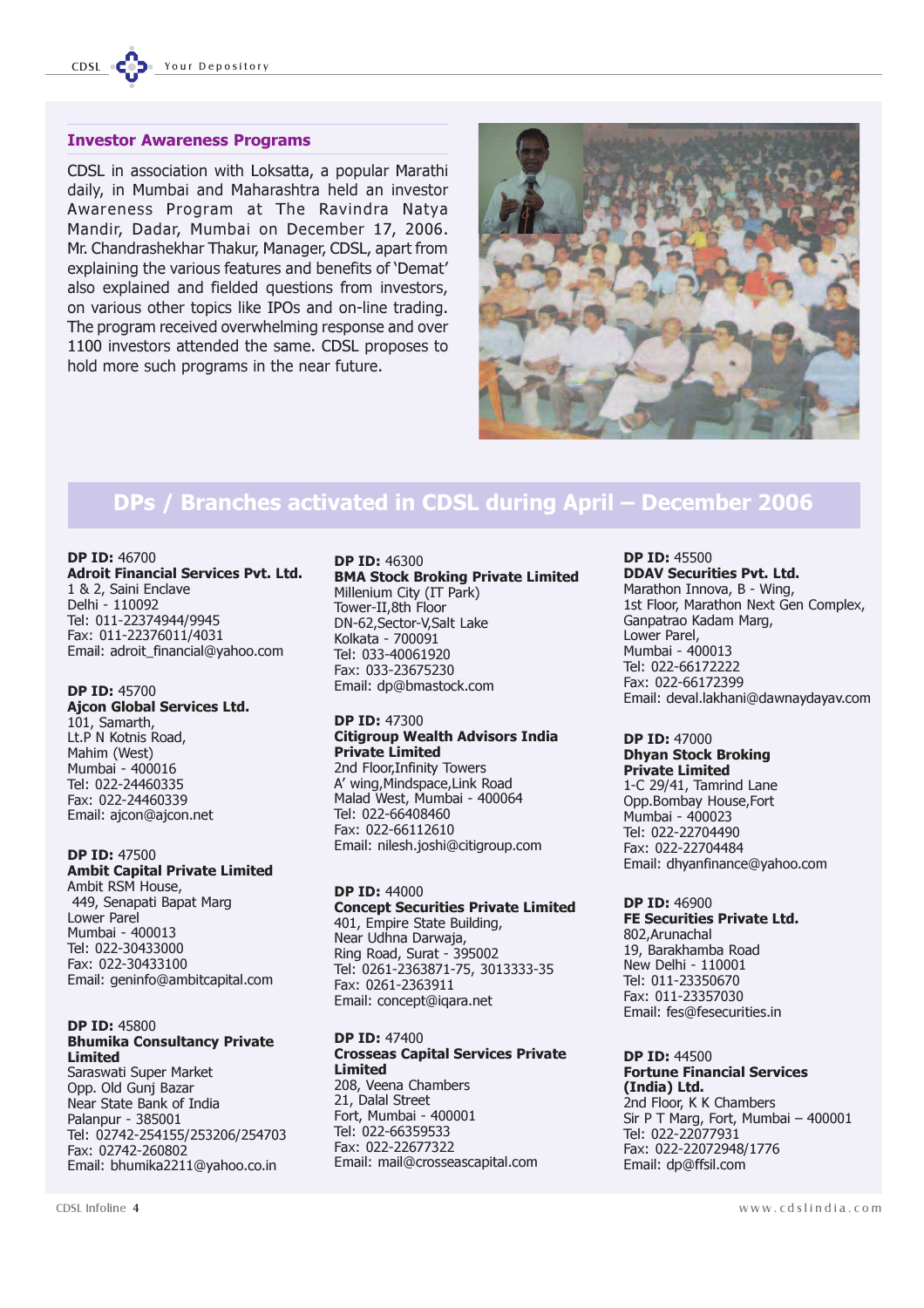

DP ID: 46600 Gems Equities & Securities Pvt. Ltd. 112-114, Manas Bhawan 1st Floor, 11, RNT Marg Indore - 452001 Tel: 0731-3043001-4 Fax: 0731-2516602 Email: gemsequities@yahoo.co.in

### DP ID: 44700

## India Infoline Securities Pvt.Ltd.

24,Nirlon Complex Off W E Highway Goregaon (E) Mumbai - 400063 Tel: 022-66489000 Fax: 022-26850451 Email: mohanr@indiainfoline.com

#### DP ID: 46800

## Jaypee Capital Services Limited

1114, 11th Floor Naurang House, K G Marg Delhi - 110001 Tel: 011-66303030 Fax: 011-66303404 Email: cdsl@jaypeecapital.com

## DP ID: 47100

JHP Securities Pvt. Ltd 21/28, Gokul Arcade Swami Nityanand Road Vile Parle (East) Mumbai - 400057 Tel: 022-28260710 Fax: 022-28205689 Email: romitp@jhpsecurities.com

#### DP ID: 46400

#### K K Stock Management Pvt Ltd 37, 2nd Floor Poddar Chambers

S A Brelvi Road, Fort Mumbai - 400001 Tel: 022-22657276 Fax: 022-22649805 Email: kkpun@rediffmail.com

#### DP ID: 46100

Kotak Mahindra Bank Limited Ground Floor, Aum Saheel Tower Kashinath Dhuru compound Lower Parel Mumbai - 400013 Tel: 022-24991066 Fax: 022-24991065 Email: sanjit.dasgupta@kotak.com

#### DP **ID: 45200**

L F C Securities Pvt. Ltd. Office Unit No.413,Kailas Plaza Vallabh Baug Lane Ghatkopar (E) Mumbai - 400077 Tel: 022-55550440/43 Fax: 022-25146521 Email: lfcsec@rediffmail.com labdhifinance@rediffmail.com DP ID: 44400 Marfatia Stock Broking Pvt. Ltd. 216-219, Glacier Complex Jetalpur Road Baroda – 390005 Tel: 0265-2351355

Fax: 0265-2351468 Email: marfatia\_n@yahoo.co.in

## DP ID: 47800

Manashvi Securities Limited 417, Anjani Complex A wing,Pareira Hill Road Opp. Cinemax Theatre, Andheri (E) Mumbai - 400009 Tel: 022-28253301 Fax: 022-28253303 Email: manashvi@manashvi.com

## DP **ID:** 44200

Merfin Shares & Stock Broking P Ltd B-103, Bhaveshwar Plaza L. B. S. Marg, Ghatkopar (West) Mumbai - 400086 Tel: 022-25005046/4824 Fax: 022-25005046

Email: mayur24solanki@rediffmail.com

#### DP ID: 45100 Moneybee Securities Pvt.Ltd.

212, Veena Chambers 21, Dalal Street Fort, Mumbai - 400023 Tel: 022-66337375 Fax: 022-22677416 Email: dp@moneybee.in

#### DP ID: 46200 Naman Securities & Finance

Private Limited 415, Parekh Market 39, JSS Road Opera House Mumbai - 400004 Tel: 022-23876060 Fax: 022-23876262 Email: naman\_dmt@namansec.com

## DP ID: 45600

Nariman Finvest Pvt.Ltd. 4, Phoenix, 457, S.V.P.Road Prarthana Samaj Mumbai - 400004 Tel: 022-56338811 Fax: 022-56336854 Email: narimanfinvest@hathway.com

DP ID: 44800 NNM Securities Pvt. Ltd. 1111, P J Towers 11th Floor, Dalal Street Mumbai - 400023 Tel: 022-22722279/80 Fax: 022-22722279 Email: support@nnmsecurities.com

#### DP ID: 47700 Northeast Broking Services Limited

301,3rd Floor 5-9-22,My Home Sarovar Plaza Secretariat Road,Saifabad Hyderabad - 500063 Tel: 040-23210894 Fax: 040-23210895 Email: nebsldp@yahoo.com

#### DP ID: 44600 Oswal Shares & Securities Limited

605, Sakar-I, Opp. Nehru Bridge Ashram Road Ahmedabad - 380006 Tel: 079-30082040-51 Fax: 079-30082048 Email: kalpeshoswal\_007@yahoo.co.in

#### DP ID: 45400 Pankaj Mangaldas Securities Pvt.Ltd. 701,P,J Tower

Dalal Street Mumbai - 400023 Tel: 022-22723119 Fax: 022-25144748 Email: a\_thakkar@mtnl.net.in

## DP ID: 43900

Pramod Kumar Jain Securities Pvt. Ltd. C-11, Engineer Premises 1st Floor 93-Apollo Street, Fort Mumbai - 400023 Tel: 022-22664822 Fax: 022-22660698 Email: pkjain@bom3.vsnl.net.in

#### DP ID: 44300 Prime Broking Company (India) Ltd Phoenix House, A Wing 4th Floor, 462, Senapati Bapat Marg Lower Parel Mumbai - 400013

Tel: 022-24981515/2525 Fax: 022-24970777/24964731 Email: ajay@primesec.com nikhil@primesec.com

#### DP ID: 46000 S & S Securities Limited 101, S-524, Vikas Marg Shakarpur Delhi - 110092 Tel: 011-24286600 Fax: 011-22482084 Email: ss\_securities@rediffmail.com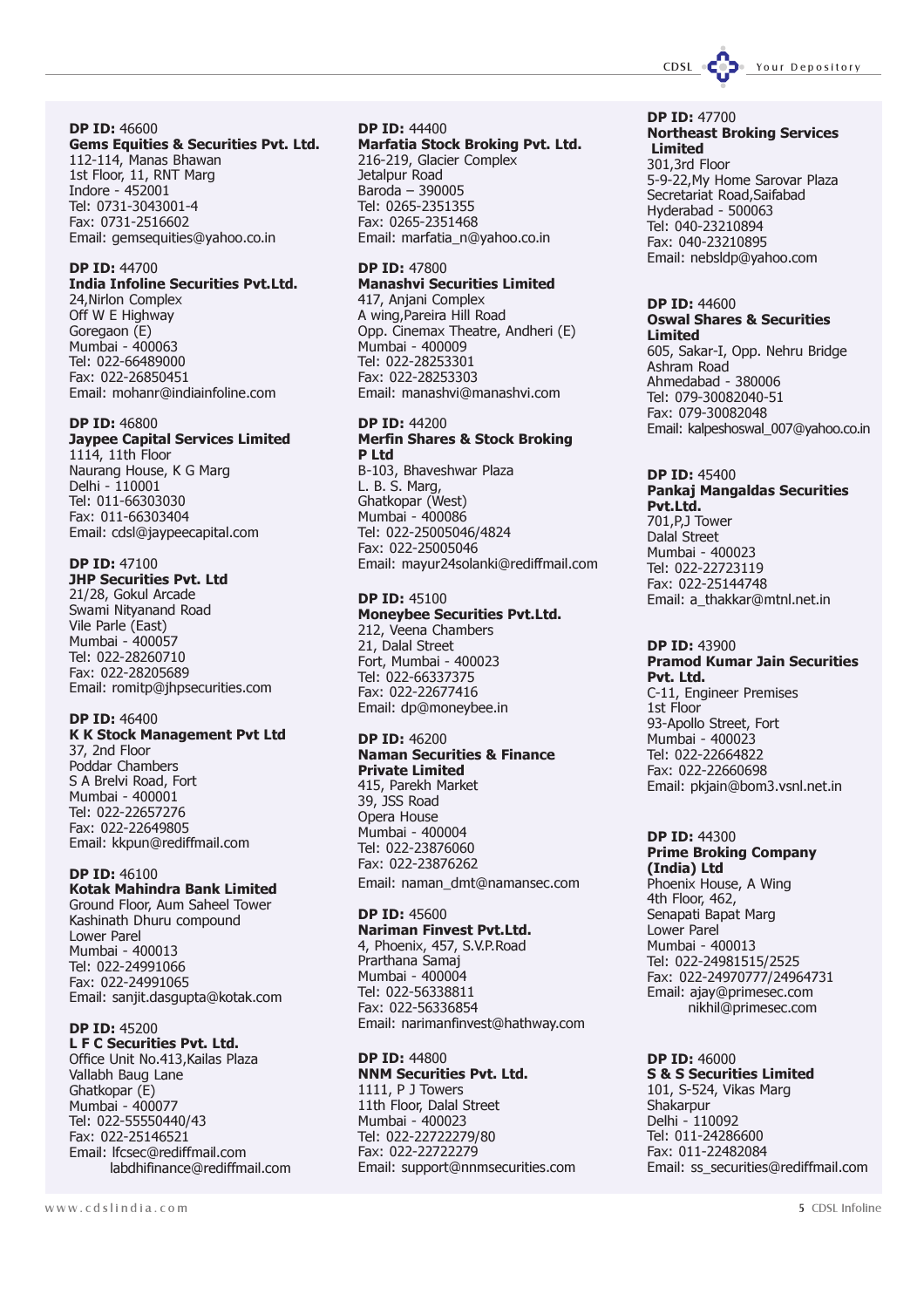CDSL CODE Your Depository

DP ID: 45000 Saravana Stocks Pvt. Ltd. New No.6 (Old No.29) Ground Floor, 2nd Main Road CIT Colony, Mylapore Chennai - 600004 Tel: 044-42169387/8 Fax: 044-24990316 Email: saravanastocks@airtelbroadband.in

#### DP ID: 45900 SAS Broking Private Limited

1 & 2, Ground Floor, Ahuja Bhawan B P S Cross Road No. 4 Mulund (West) Mumbai - 400080 Tel: 022-25628250 / 54 Fax: 022-25612606 Email: sasbroking@rediffmail.com

### DP ID: 47200

#### SBICAP Securities Limited 191,Maker Tower F Cuffe Parade Mumbai - 400005 Tel: 022-22189166 Fax: 022-22180196 Email: ashish.singh@sbicaps.com

DP ID: 47600 Sharewealth Securities Limited 13/789/33, Deepee Plaza

Near Hotel Sidhartha Kokkalai, Thrissur - 680021 Tel: 0487-2428901/02 Fax: 0487-2428916 Email: sharewealthdp@gmail.com

## DP ID: 44900

Shriam Financial Pvt.Ltd. Chugh-Mansion Opp. D R M Office Bikaner Rajasthan - 334001 Tel: 0151-2526999/ 9999 Fax: 0151-2205999 Email: puja\_semwal@yahoo.com

#### DP ID: 46500 State Bank of Patiala Personal Banking Branch Sector - 8 C Chandigarh - 160009 Tel: 0172-2543868 Fax: 0172-2546080 Email: sbpdp@sbp.co.in

#### DP ID: 44100 Stratcap Securities (India) Pvt. Ltd.

Marshall Building, 1st Floor Shoorji Vallabhdhas Marg Ballard Estate Mumbai - 400038

Tel: 022-56349946 Fax: 022-56349926 Email: pradeep@strategicindia.net

#### DP ID: 45300 Transglobal Securities Ltd. Ashok Chambers, Shop No. 3 Gr. Fl., Bharuch Street, Masjid Bunder (East) Mumbai - 400009 Tel: 022-23705800-1/ 66315393-5 Fax: 022-23705802 Email: transglob@rediffmail.com

### DP ID: 25401 (Branch DP)

LSE Securities Limited 1st Floor, LSE Building Feroze Gandhi Market Ludhiana - 141001 Tel: 0161-2404039/2774910 Fax: 0161-2403682 Email: lse@satyam.net.in

DP ID: 28902 (Branch DP) Sushil Finance Consultants Ltd. 12 Homji Street Fort, Mumbai - 400001 Tel: 022-56386000 Fax: 022-22665758 Email: sfcl@sushilfinance.com

## Companies that have changed their names during November – December 2006

| Sr. No. ISIN   |               | <b>Old Name</b>                                  | <b>New Name</b>                            |
|----------------|---------------|--------------------------------------------------|--------------------------------------------|
| 1              | INE796A01023  | Aftek Infosys Limited                            | Aftek Limited                              |
| 2              | INE484B01016  | Aroni Chemical Industries Limited                | Aroni Commercials Limited                  |
| 3              | INE370E01011  | Barasia Holding & Trading Company Ltd            | Visagar Polytex Limited                    |
| $\overline{4}$ | INE930A01010  | <b>BCC Finance Limited</b>                       | Bhatia Industries & Infrastructure Limited |
| 5              | IN E784A01011 | e-Serve International Limited                    | Citigroup Global Services Limited          |
| 6              | INE781A01017  | Fortune Informatics Limited                      | Intense Technologies Limited               |
| 7              | INE847H01011  | Intelnet BPO Services Limited                    | Sparsh BPO Services Limited                |
| 8              | INE344D01018  | Kamanwala Industries Limited                     | Kamanwala Housing Construction Limited     |
| 9              | INE582A01019  | Ondeo Nalco India Limited                        | Nlc Nalco India Limited                    |
| 10             | INE646D01016  | Pan Packging Industries Limited                  | Alchemist Realty Limited                   |
| 11             | INE283A01014  | Precot Mills Limited                             | Precot Meridian Limited                    |
| 12             | INE159C01012  | Salguti Plastics Limited                         | Salguti Industries Limited                 |
| 13             | INE453D01017  | Sarla Polyester Limited                          | Sarla Performance Fibers Limited           |
| 14             | INE870H01013  | SGA Finance And Management<br>Services Pvt. Ltd. | Network 18 Fincap Limited                  |
| 15             | INE712B01010  | Superhouse Leathers Limited                      | Superhouse Limited                         |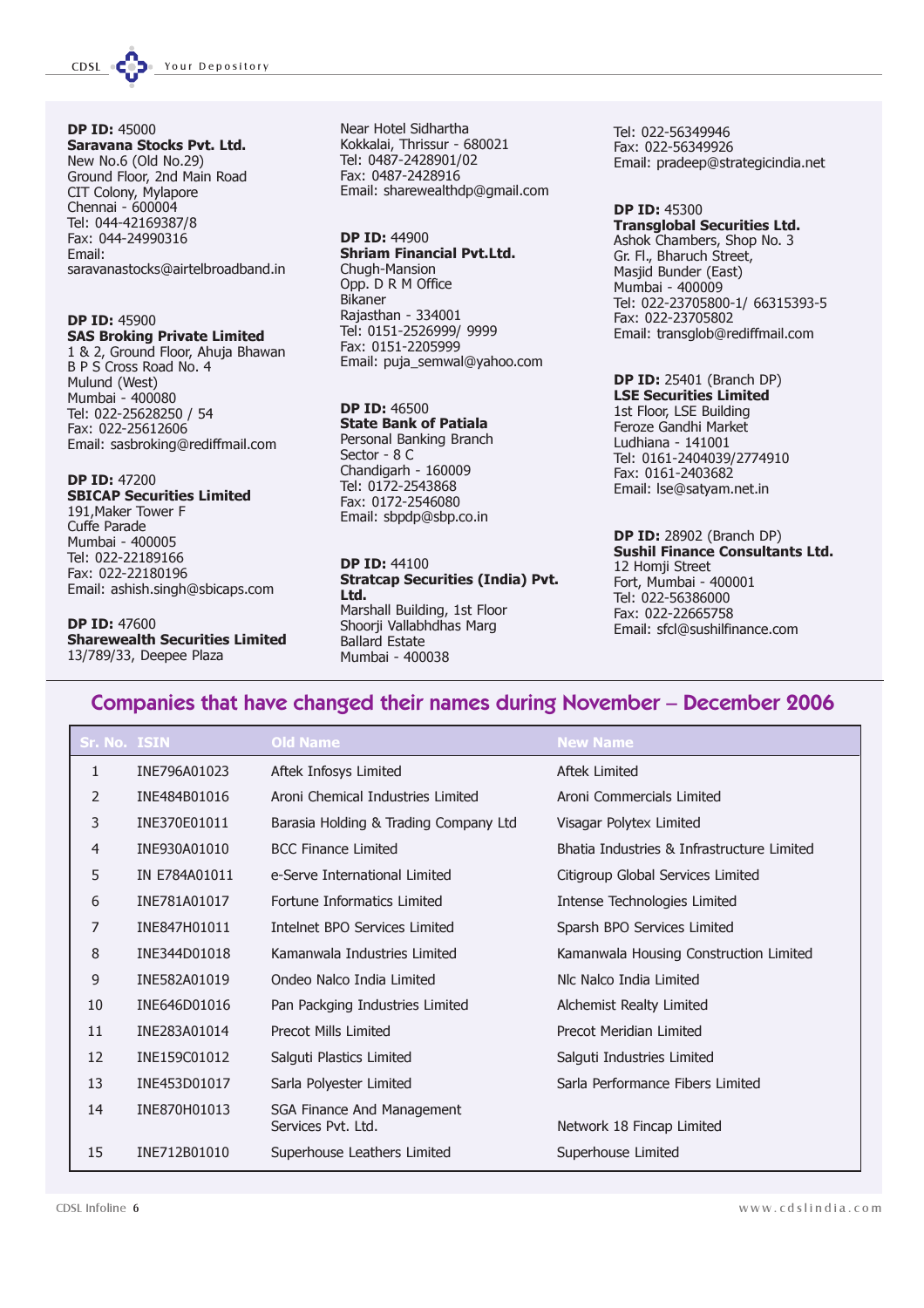

# Equities Admitted during November – December 2006

| Sr.            | <b>ISIN</b>                  | <b>Issuer Name</b>                                                                                                         | <b>RTA Name</b>                                            |
|----------------|------------------------------|----------------------------------------------------------------------------------------------------------------------------|------------------------------------------------------------|
| <b>No</b>      | No                           |                                                                                                                            |                                                            |
| $\mathbf{1}$   | INE718H01014                 | Autoline Industries Limited (Formerly Autoline Industries                                                                  |                                                            |
|                |                              | Private Limited)                                                                                                           | Intime Spectrum Registry Limited                           |
| $\overline{2}$ | INE697H01010                 | Blue Bird (India) Limited (Formerly Blue Bird (India) Private Limited                                                      | Intime Spectrum Registry Limited                           |
| 3              | INE817H01014                 | Burnpur Cement Limited (Formerly Ashoka Concrete &                                                                         |                                                            |
|                |                              | Allied Industries Limited)                                                                                                 | Niche Technologies Pvt. Limited                            |
| $\overline{4}$ | INE910H01017                 | Cairn India Limited                                                                                                        | Intime Spectrum Registry Limited                           |
| 5              | INE704H01014                 | Cinemax India Limited (Formerly Cinemax Cinemas (India)<br>Limited/ Cinemax Cinemas (India) Private Limited)               | Intime Spectrum Registry Limited                           |
| 6              | INE876H01010                 | Cochin Cements Limited                                                                                                     | Sharex Dynamic (India) Pvt. Ltd.                           |
| 7              | INE825H01017                 | Ess Dee Aluminium Limited (Formerly Ess Dee Aluminium<br>Private Limited)                                                  | Bigshare Services Pvt. Ltd.                                |
| 8              | INE678H01010                 | Everonn Systems India Limited                                                                                              | Cameo Corporate Services Limited                           |
| 9              | INE853H01019                 | Gandhinagar Hotels Limited                                                                                                 | Intime Spectrum Registry Limited                           |
| 10             | INE886H01019                 | Global Broadcast News Limited (Formerly Global Broadcast<br>News Private Limited)                                          | Intime Spectrum Registry Limited<br>- New Delhi            |
| 11             | INE892H01017                 | Great Offshore Limited                                                                                                     | <b>TSR Darashaw Limited</b>                                |
| 12             | INE940H01014                 | House of Pearl Fashions Limited (Formerly Mina Estates                                                                     |                                                            |
|                |                              | Private Limited)                                                                                                           | Intime Spectrum Registry Limited                           |
| 13             | INE906H01015                 | Interventional Technologies Limited (Formerly Interventional<br>Technologies Pvt. Ltd.)                                    | Intime Spectrum Registry Limited                           |
| 14             | INE878H01016                 | Inventure Growth & Securities Limited                                                                                      | Intime Spectrum Registry Limited                           |
| 15             | INE872H01019                 | Lumax Auto Technologies Limited (Formerly Dhanesh Auto                                                                     |                                                            |
|                |                              | Electricals Limited)                                                                                                       | Bigshare Services Pvt. Ltd.                                |
| 16             | INE942H01010                 | Maneesh Pharmaceuticals Private Limited                                                                                    | Intime Spectrum Registry Limited                           |
| 17             | INE603F01012                 | Narendra Properties Limited                                                                                                | Cameo Corporate Services Limited                           |
| 18             | INE870H01013                 | Network 18 Fincap Private Limited (Formerly SGA Finance &                                                                  |                                                            |
|                |                              | Management Services Private Limited)                                                                                       | Alankit Assignments Limited<br><b>TSR Darashaw Limited</b> |
| 19<br>20       | INE867H01019<br>INE846H01013 | Next Gen Publishing Limited<br>Nissan Copper Limited (Formerly Nissan Copper Private Limited)                              | Bigshare Services Pvt. Ltd.                                |
| 21             | INE165H01018                 | Pyramid Saimira Theatre Limited (Formerly Pyramid                                                                          |                                                            |
|                |                              | Entertainment Limited)                                                                                                     | Cameo Corporate Services Limited                           |
| 22             | INE924H01018                 | Roman Tarmat Limited (Formerly Roman Tarmat Pvt. Ltd./                                                                     |                                                            |
|                |                              | Tarmat Infrastructural & Engineering Private Limited)                                                                      | Bigshare Services Pvt. Ltd.                                |
| 23             | INE750H01017                 | Samvardhana Motherson Finance Limited                                                                                      | Intime Spectrum Registry Limited - New Delhi               |
| 24             | INE538H01016                 | Shree Ashthavinayak Cine Vision Limited                                                                                    | Intime Spectrum Registry Limited                           |
| 25             | INE917H01012                 | Sree Rayalaseema Hi-Strength Hypo Limited                                                                                  |                                                            |
|                |                              | (Formerly Sarac Chemicals Limited)                                                                                         | Venture Capital and Corporate Invsts Ltd                   |
| 26             | INE868H01017                 | Tamilnadu Jaibharath Mills Limited                                                                                         | S K D C Consultants Limited                                |
| 27             | INE620D01011                 | The Industrial & Prudential Investment Company Limited<br>(Formerly The Industrial & Prudential Assurance company Limited) | Intime Spectrum Registry Limited                           |

## CDSL Holidays for 2007

| <b>Date</b>                | Day       | <b>Description</b>   |
|----------------------------|-----------|----------------------|
| *1st January               | Monday    | Bakri Id             |
| *26 <sup>th</sup> January  | Friday    | Republic Day         |
| *30 <sup>th</sup> January  | Tuesday   | Moharram             |
| *16 <sup>th</sup> February | Friday    | Mahashivratri        |
| *27 <sup>th</sup> March    | Tuesday   | Ram Navami           |
| *6 <sup>th</sup> April     | Friday    | Good Friday          |
| 14 <sup>th</sup> April     | Saturday  | Dr. Ambedkar Jayanti |
| $*1$ st Mav                | Tuesday   | Maharashtra Day      |
| *2 <sup>nd</sup> May       | Wednesday | Buddha Pournima      |
| *15 <sup>th</sup> August   | Wednesday | Independence Day     |
| 15 <sup>th</sup> September | Saturday  | Ganesh Chaturthi     |
| *2 <sup>nd</sup> October   | Tuesday   | Gandhi Jayanti       |
| *9 <sup>th</sup> November  | Friday    | Laxmi-Puja           |
| *21 <sup>st</sup> December | Friday    | Bakri Id             |
| *25 <sup>th</sup> December | Tuesday   | Christmas            |

\*BSE / NSE TRADING HOLIDAYS